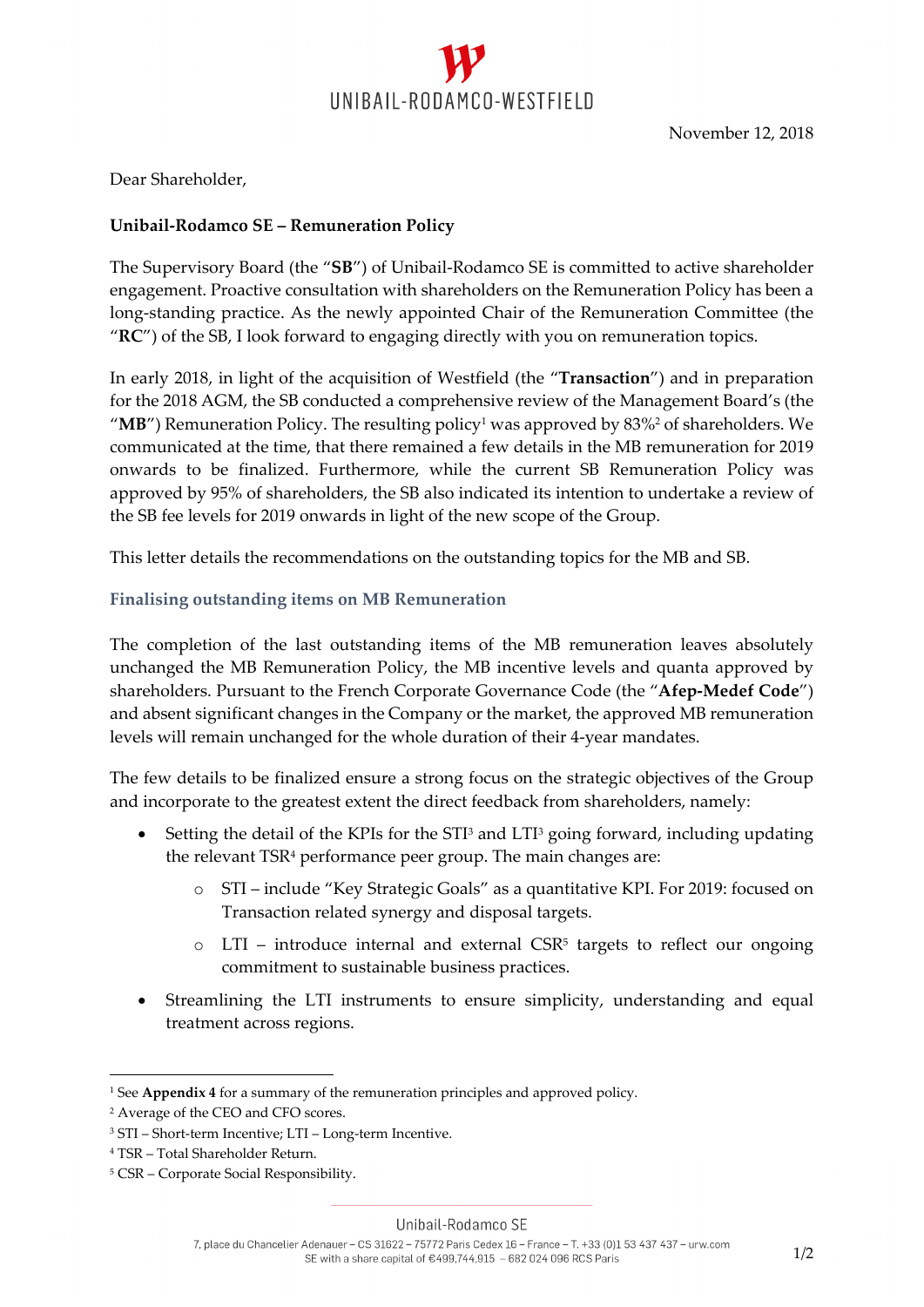

**See Appendix 1** "Setting the detail of the KPIs for the STI and LTI for 2019 onwards" for detailed discussion on the above as well as **Appendix 2‐4** for additional information.

#### **SB Fee Review**

As indicated in the listing prospectus, the SB member fees for 2019 going forward will be revised under the guidance of an external independent advisor.

Despite the proposed adjustment of fee levels subject to 2019 AGM approval, the Chairman's fees and the other SB Member fees will remain lower than the median non-executive independent Chairmen & SB member fees in most European countries and the US. See **Appendix 5** for details on the SB Fees going forward.

\* \* \*

We hope that you find this advance disclosure of our Remuneration Policy helpful and that you are supportive of the approach outlined. We would be pleased to discuss the above or any other governance topics either by phone or in person. We invite you to contact Daniella Azevedo Michel, Supervisory Board Secretary, to clarify any points. She is reachable at +33 (0)1 53 43 74 42, or via e‐mail at daniella.azevedomichel@urw.com. As RC Chair, I will make myself available upon request.

Sincerely,

Mary Harris Vice‐Chair of the Supervisory Board Chair of the Remuneration Committee Unibail‐Rodamco SE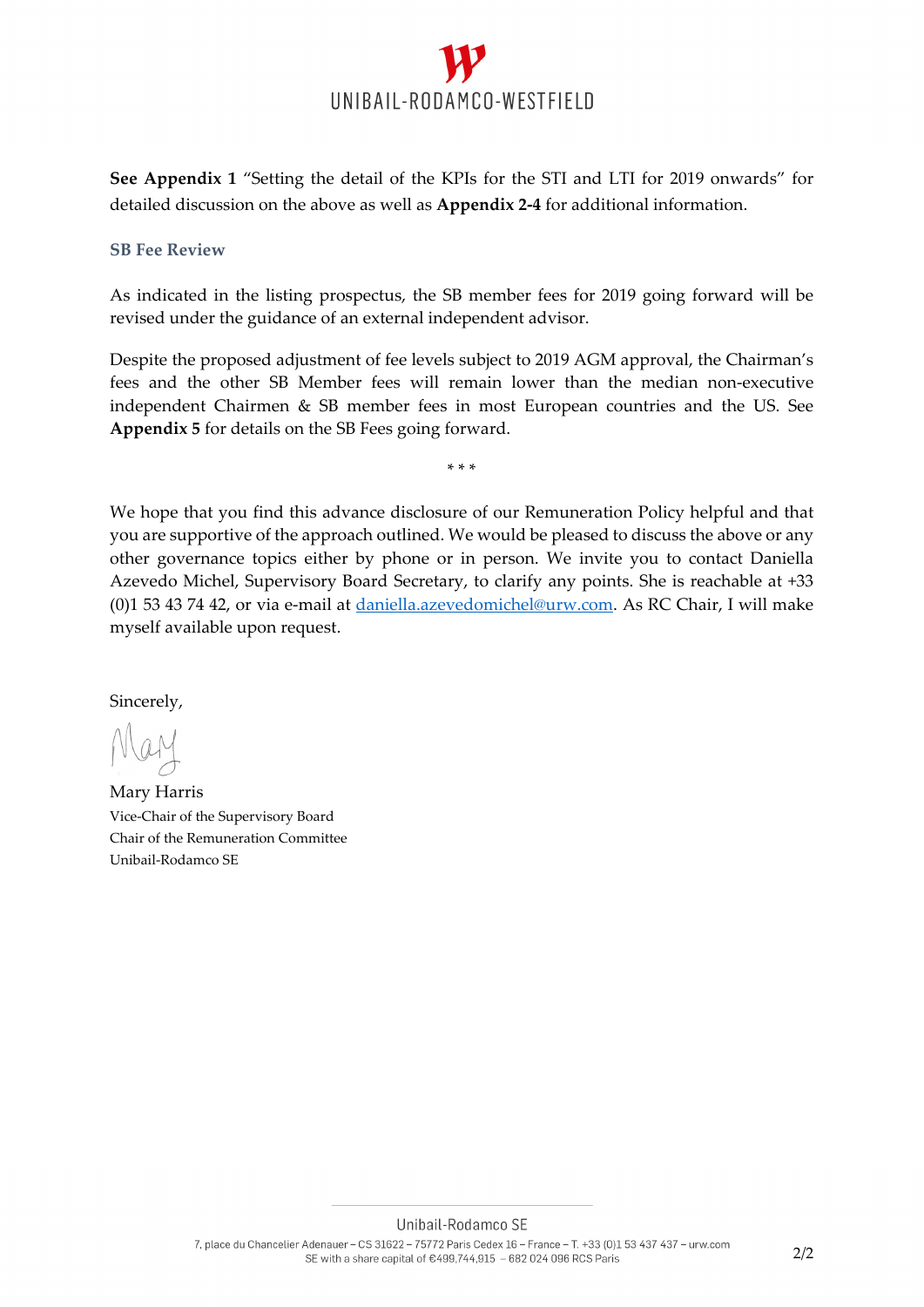#### **APPENDICES**

## **Appendix 1: Setting the detail of the KPIs for the STI and LTI for 2019 onwards**

The KPIs for STI and LTI aim at ensuring:

- full alignment with the Group's strategy and with stakeholder interests,
- direct and explicit link between performance and remuneration, and
- retention, motivation and fair rewards of all its participants.

The detail of the future STI and LTI KPIs are summarised below with the rationale for the key changes detailed on the next page:

|                                                                                              |            | Former <sup>6</sup>                                                   | <b>Going Forward</b>                                      |  |
|----------------------------------------------------------------------------------------------|------------|-----------------------------------------------------------------------|-----------------------------------------------------------|--|
| There is no change to the Remuneration Policy framework and quantum (detailed in Appendix 4) |            |                                                                       |                                                           |  |
|                                                                                              |            | Quantitative KPI (% of total STI): Quantitative KPI (% of total STI): |                                                           |  |
| <b>Short-term Incentive</b><br>(STI)                                                         | <b>CEO</b> | 40% REPS <sup>7</sup><br>80%<br>$40\%$ NAV <sup>8</sup>               | 64% AREPS <sup>7</sup><br>16% Key Strategic Goals*<br>80% |  |
|                                                                                              | <b>CFO</b> | 35% REPS<br>70%<br>35% NAV                                            | 56% AREPS<br>14% Key Strategic Goals*<br>70%              |  |

\* For 2019, "Key Strategic Goals" will be equally split between:

- Synergies: The attainment of synergies related to the Transaction as disclosed to the market (i.e. €60 Mn cost synergies and €40 Mn revenues synergies) will be assessed on a run-rate basis by the Audit Committee.
- Disposals: The quality of the disposal process will be assessed by the SB to ensure the appropriateness of the transactions in terms of the types of assets, the value obtained and the speed of execution.

|                                                                               | KPI:                                           | KPI:                                                                    |  |
|-------------------------------------------------------------------------------|------------------------------------------------|-------------------------------------------------------------------------|--|
|                                                                               | External: 50% Relative TSR > index             | External: $45\%$ Relative TSR $>$ index                                 |  |
|                                                                               |                                                | 5% Relative CSR                                                         |  |
| Long-term Incentive (LTI)                                                     | Internal: 50% REPS growth per guidance         | Internal: 45% AREPS growth per guidance                                 |  |
|                                                                               |                                                | 5% CSR KPIs                                                             |  |
| (Performance Shares (PS)                                                      | <b>PS/SO Vesting:</b> differences based on     | <b>PS/SO Vesting:</b> streamline regardless of residence                |  |
| & Performance Stock                                                           | residence $\&$ instrument $+$                  | or instrument: 3 years vesting +                                        |  |
| Options (SO))                                                                 | shareholding obligation for executives         | shareholding obligation for executives only                             |  |
|                                                                               | (CEO 300% of FI, CFO 200% FI)                  | (CEO 300% of FI, CFO 200% FI)                                           |  |
|                                                                               | SO Validity period: 7 years (vs. 10-year       | SO Validity period: 8 years (vs. 10-year market                         |  |
|                                                                               | market practice)                               | practice)                                                               |  |
| Peer Group for TSR<br>performance (weighted to<br>reflect the URW portfolio): | Eurozone Retail (90%) &<br>French Office (10%) | Retail (93%): Eurozone (63%), UK (8%), US (22%)<br>& French Office (7%) |  |

<sup>8</sup> NAV – Net Asset Value.

 $\overline{a}$ 

<sup>6</sup> See listing prospectus for specificities regarding 2018 related to the Transaction.

<sup>7</sup> REPS – Recurring Earnings per Share; AREPS – REPS adjusted to include the cost of the hybrid securities.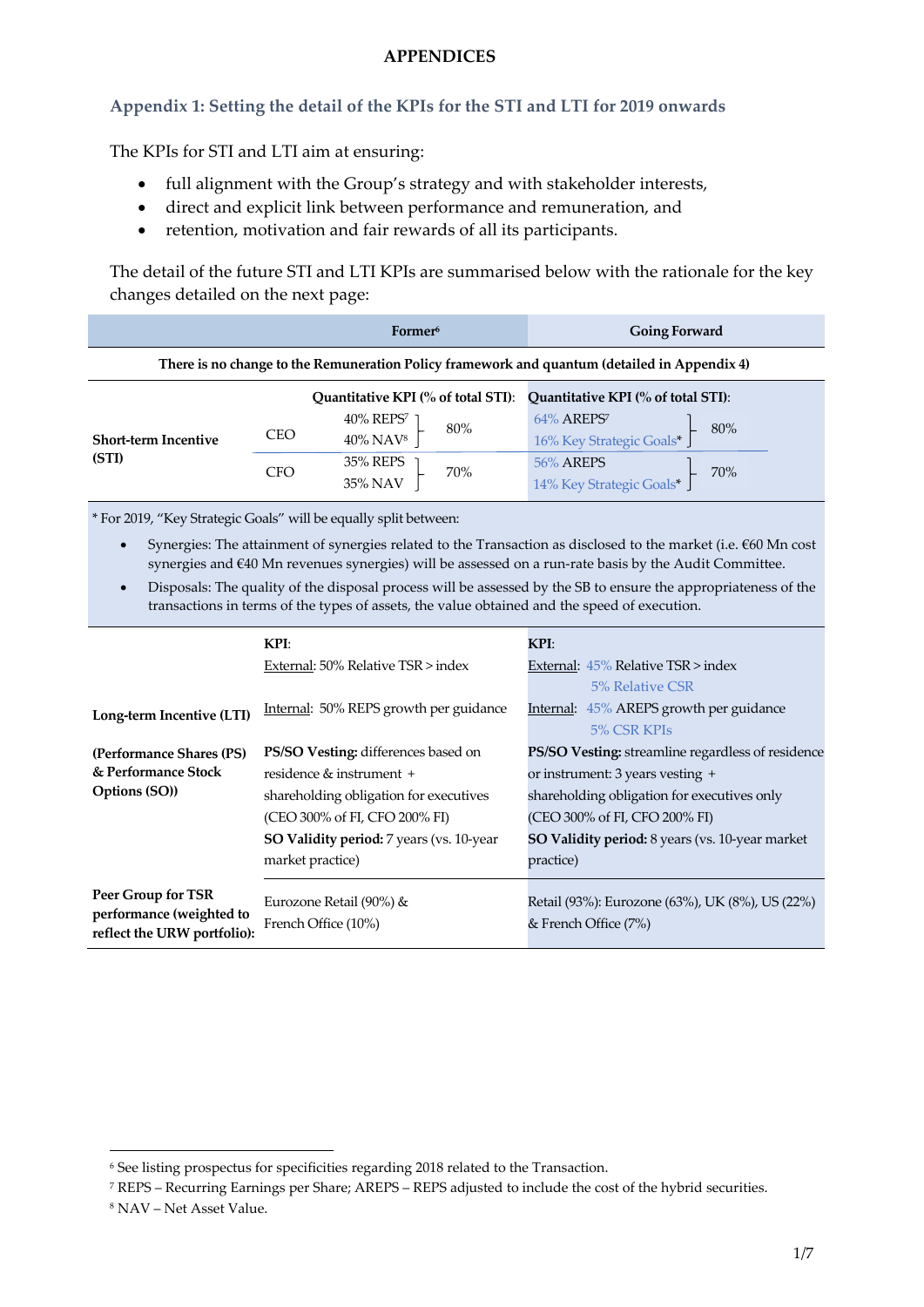## *1. Introduction of "Key Strategic Goals" KPIs and removal of NAV in the STI quantitative component*

The SB carefully considered how to ensure that performance metrics in the STI reinforce the Company's strategy.

In order to reinforce the near-term strategic priorities, the SB will introduce "Key Strategic Goals" defined annually as part of the quantitative component of the STI. This is in addition to delivering AREPS in line with market guidance announced at the start of the year to investors.

The SB will remove NAV evolution as a KPI as it now lacks full alignment with the Group's strategy. URW is a recurring earnings driven operator and developer of prime real estate assets. NAV is more a static measure of the pure real estate value than a reflection of the business dynamics. The retail environment is rapidly changing, but appraisers have a hard time keeping up and valuing these changes. Many of URW's income streams related to its assets are not typically valued by appraisers (e.g., Sales Based Rents, JV income streams, popup stores and brand events (a key Westfield know‐how and part of what will deliver the revenue synergies)). Appraisals are also influenced to a significant extent by factors outside of management's control (e.g., a‐ estimated rental values – appraisers use "market lease rates" which in many instances are below those URW can achieve and has historically consistently achieved due to its higher quality assets and b‐ "transaction market comparables", which often do not exist given URW's prime asset focus. Indeed, URW assets and even its non‐core assets historically trade at a premium to book value).

To ensure it had reviewed all relevant alternatives, the SB also considered a KPI based on relative NAV evolution, similar to the one used by UK REITs (Total Property Return measured against the IPD index). However, there is no reliable comparable index available for Continental Europe (63% of our assets), nor for the US (22% of our assets) where REITs do not disclose NAV.

## *2. Introduction of CSR KPIs in the LTI to reflect this strategic priority*

CSR and sustainable development goals are a key strategic priority for the Group.<sup>9</sup> In order to ensure that this strategic priority remains central in the new extended geographical scope of the Group and aligned with the 2018 revisions to the Afep-Medef Code, CSR KPIs will be introduced. They will account for 10% of the total LTI (5% internal and 5% external, to maintain the balanced split). Accordingly, the proportion of AREPS and TSR are each reduced by 5% to integrate this new component. See **Appendix 2** for details.

## *3. A TSR performance benchmark index reflecting the new scope of the Group*

The SB also reviewed the composition of the TSR performance benchmark index to account for the new geographical presence and portfolio mix. The current peer group of Eurozone Retail and French Office will thus be expanded to include UK and US Retail. See **Appendix 3** for details.

1

<sup>9</sup> The "Better Places 2030" strategy, announced in 2016, makes URW a market leader on CSR matters.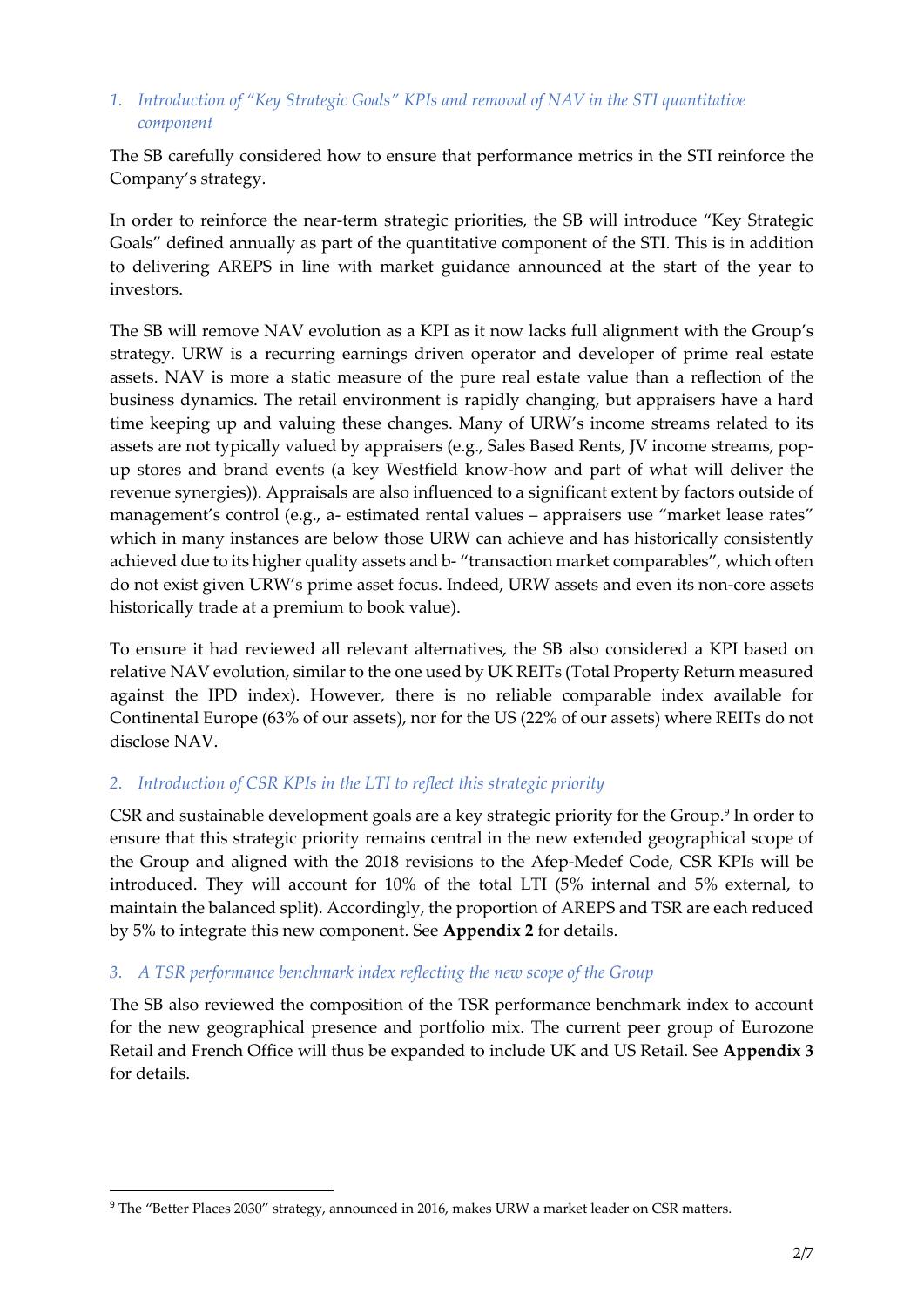#### *4. Alignment of vesting in the LTI*

With the introduction of additional countries, each with differing practices and tax implications on the LTI instruments, the SB decided to align the vesting periods of PS and SO to ensure simplicity, understanding and equal treatment across regions. Accordingly, PS and SO will have a unified vesting period of 3 years. A shareholding obligation is maintained for MB Members –300% of FI for the CEO and 200% of FI for the CFO.

#### **Appendix 2: Attainment of CSR KPI**

**Attainment of CSR KPI**  *CSR External Component – 5% of LTI*

URW's ESG rating by ISS-Oekom<sup>10</sup> will be measured to determine this component's vesting.

Vesting rule (progressive vesting):

- If URW rating is 'PRIME' for the 3 vesting years: 100%
- If URW rating is 'PRIME' for 2 out of 3 vesting years: 66%
- If URW rating is 'PRIME' for 1 out of 3 assessments: 33%
- If URW rating is not 'PRIME' the 3 vesting years: 0%

*CSR Internal Component – 5% of LTI*

1

- 1. Achievement of the Better Places 2030 commitments on the Continental Europe perimeter over the vesting period
- 2. Achievement on the integration of US, UK and Italy into the URW CSR programme

Vesting rule (progressive vesting – achievement rate of 0% to 100%): overall achievement rate assessed by the SB based on KPIs audited by an external 3rd party.

<sup>&</sup>lt;sup>10</sup> Of 7,000 issuers rated by ISS-Oekom, only around 550 companies hold Prime status.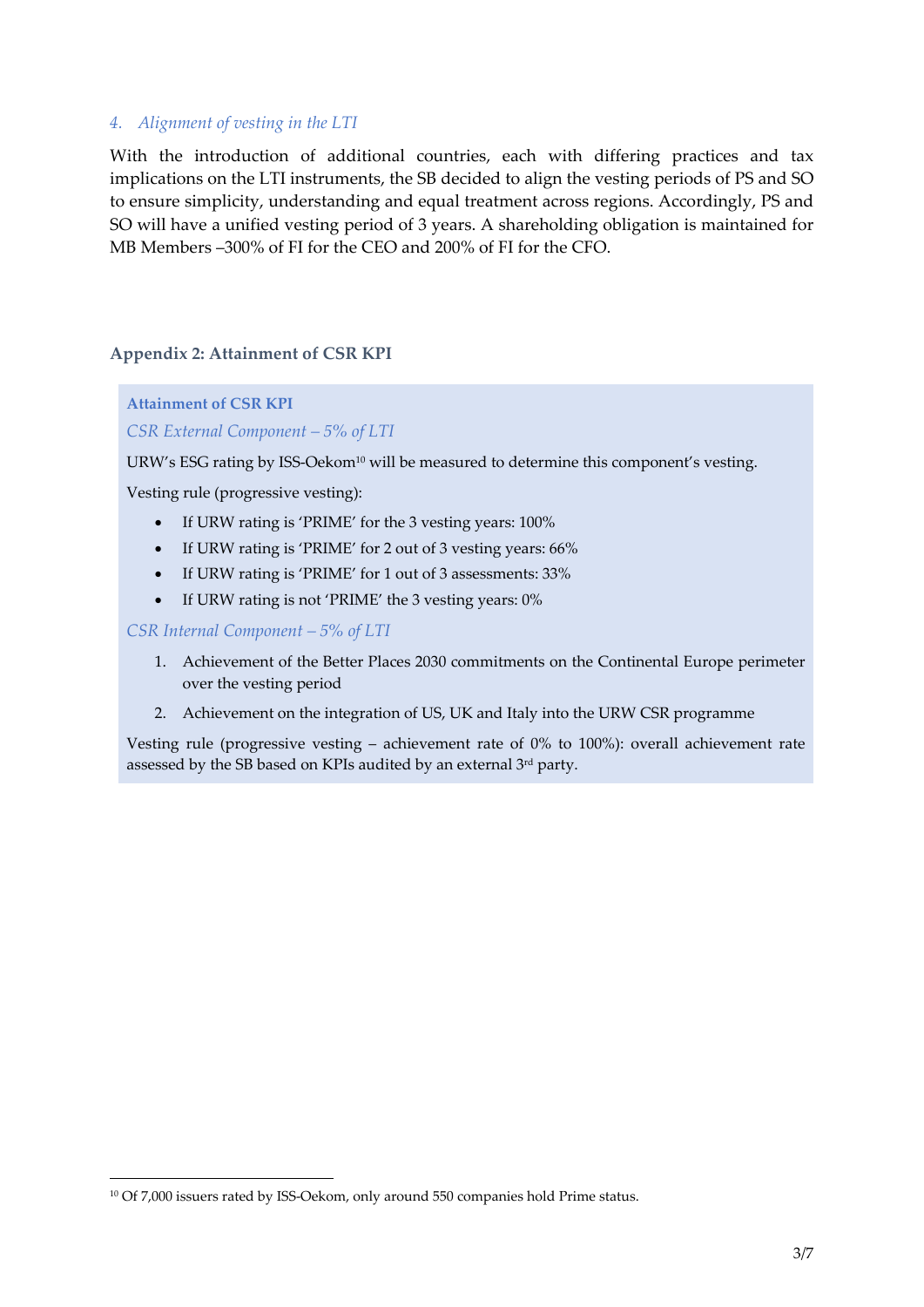# **Appendix 3: TSR Performance Benchmark Index**

| Sub-index        | Weight $(= % of URW)$<br>assets in each area) | <b>Approach to select Companies</b>                                                                                       | Number of<br><b>Companies</b> |
|------------------|-----------------------------------------------|---------------------------------------------------------------------------------------------------------------------------|-------------------------------|
| Eurozone Retail  | 63%                                           | Eurozone Real Estate Companies:<br>• That mainly operate in Retail (> 50%)<br>• That operate in the same Countries as URW | 10                            |
| France Office    | 7%                                            | <b>French Office Real Estate Companies</b>                                                                                | 3                             |
| UK Retail        | 8%                                            | UK Real Estate Companies that mainly operate in Retail (> 50%)                                                            | 5                             |
| <b>US Retail</b> | 22%                                           | • Companies in the "Regional Mall" NAREIT sub-sector<br>• Largest Companies from the "Shopping Center" NAREIT sub-sector  | 11                            |
| <b>Total</b>     | 100%                                          |                                                                                                                           | 29                            |

| Company                          | <b>Market</b><br>Cap $*(M\epsilon)$ | <b>Weight in</b><br><b>Sub-index</b> | <b>Weight in</b><br>global index |
|----------------------------------|-------------------------------------|--------------------------------------|----------------------------------|
| Klépierre                        | 11 526                              | 44,2%                                | 27,8%                            |
| Carmila                          | 3 1 3 5                             | 12,0%                                | 7.6%                             |
| <b>Deutsche EuroShop</b>         | 2 0 9 8                             | 8,0%                                 | 5,1%                             |
| Citycon                          | 1921                                | 7.4%                                 | 4,6%                             |
| <b>Eurocommercial Properties</b> | 1 800                               | 6,9%                                 | 4.3%                             |
| <b>Mercialys</b>                 | 1698                                | 6,5%                                 | 4.1%                             |
| Wereldhave                       | 1611                                | 6,2%                                 | 3,9%                             |
| Vastned Retail NV                | 786                                 | 3,0%                                 | 1,9%                             |
| <b>Retail Estates NV</b>         | 693                                 | 2,7%                                 | 1.7%                             |
| Lar Espana Real Estate           | 823                                 | 3,1%                                 | 2,0%                             |
| <b>Sub-total Eurozone Retail</b> | 26 090                              | 100%                                 | 63%                              |
| Gecina                           | 11 585                              | 46,1%                                | 3,2%                             |
| Covivio                          | 7 0 7 0                             | 28,1%                                | 2,0%                             |
| <b>ICADE</b>                     | 6 0 7 2                             | 25,8%                                | 1.8%                             |
| <b>Sub-total Office France</b>   | 25 142                              | 100%                                 | 7%                               |

| Company                                           | <b>Market</b><br>$Cap^*(M\epsilon)$ | <b>Weight in</b><br><b>Sub-index</b> | <b>Weight in</b><br>global index |
|---------------------------------------------------|-------------------------------------|--------------------------------------|----------------------------------|
| <b>British Land Co</b>                            | 7776                                | 29,8%                                | 2.4%                             |
| <b>Land Securities Group</b>                      | 8 4 0 5                             | 32,2%                                | 2,6%                             |
| Hammerson                                         | 4 8 8 6                             | 18,7%                                | 1,5%                             |
| Intu Properties                                   | 3855                                | 14,8%                                | 1,2%                             |
| <b>NewRiver REIT</b>                              | 1 1 3 9                             | 4.5%                                 | 0,3%                             |
| <b>Sub-total UK Retail</b>                        | 26 061                              | 100%                                 | 8%                               |
| <b>Simon Property Group</b>                       | 44 488                              | 49,1%                                | 10,8%                            |
| Macerich                                          | 7705                                | 8,5%                                 | 1,9%                             |
| <b>Taubman Centers</b>                            | 3 3 1 0                             | 3,7%                                 | 0,8%                             |
| <b>Washington Prime Group</b>                     | 1 1 0 2                             | 1,2%                                 | 0.3%                             |
| <b>CBL &amp; Associates Prop</b>                  | 807                                 | 0,9%                                 | 0,2%                             |
| Pennsylvania REIT                                 | 693                                 | 0.8%                                 | 0.2%                             |
| <b>Regency Centers</b>                            | 9816                                | 10,8%                                | 2,4%                             |
| $\frac{1}{2}$<br><b>Federal Realty Investment</b> | 8 0 2 9                             | 8,9%                                 | 1,9%                             |
| <b>Kimco Realty</b><br>ŋ                          | 6 4 38                              | 7,1%                                 | 1,6%                             |
| <b>Brixmor Property Group</b>                     | 4 7 4 2                             | 5,2%                                 | 1,1%                             |
| Weingarten Realty Invest                          | 3518                                | 3,8%                                 | 0,8%                             |
| <b>Sub-total US Retail</b>                        | 109 086                             | 100%                                 | 22%                              |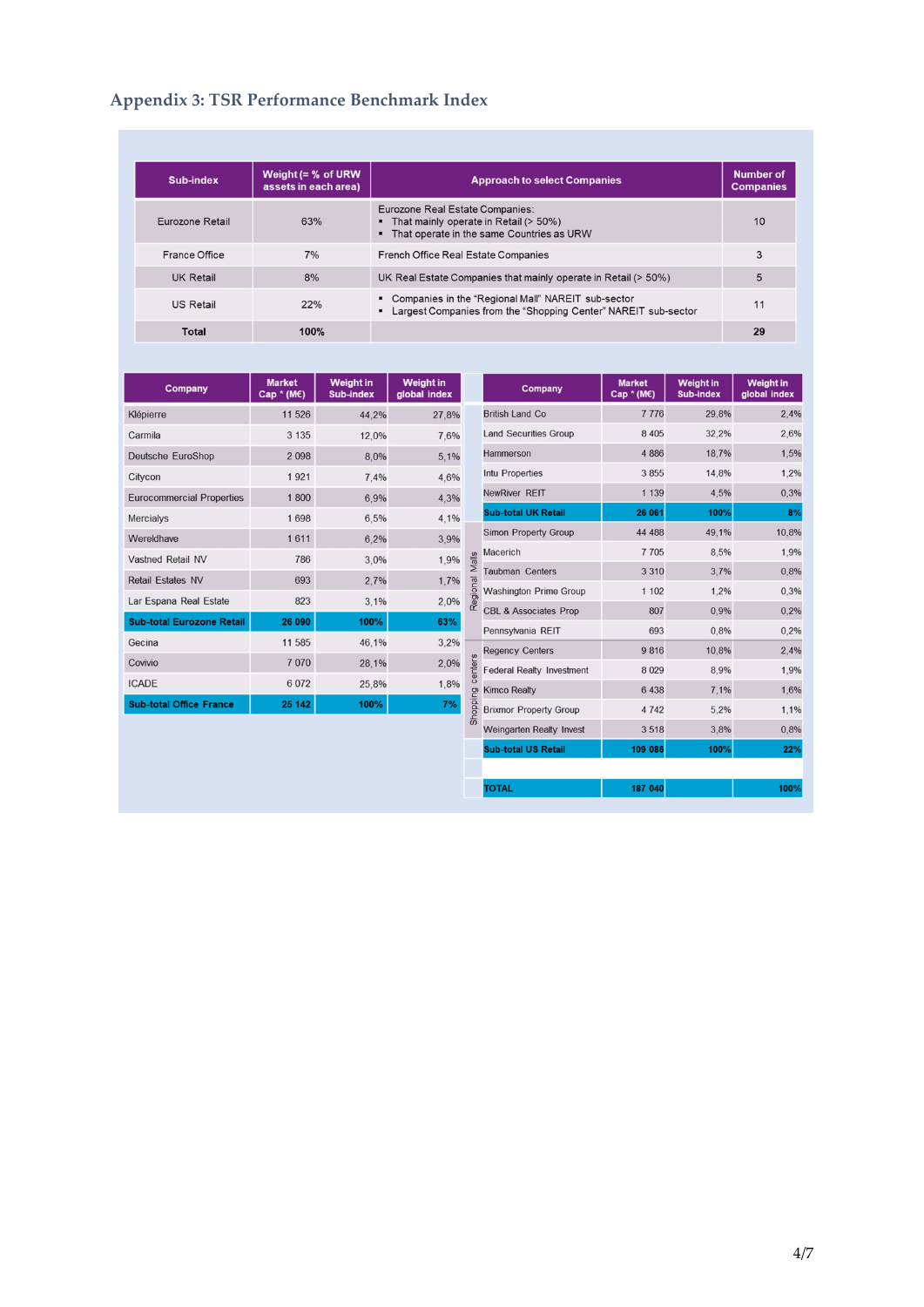## **Appendix 4: Summary of MB Remuneration policy key principles and components**

The remuneration policy key principles and components will remain unchanged.

*Key principles for MB Remuneration*

| <b>INCLUDED</b>                                                                                                                     | <b>EXCLUDED</b>                                                     |
|-------------------------------------------------------------------------------------------------------------------------------------|---------------------------------------------------------------------|
| Reasonable and balanced remuneration based on                                                                                       | No reward for under performance                                     |
| benchmarks through an external independent consultant                                                                               | No welcome bonus                                                    |
| Cap on STI                                                                                                                          | No exceptional Remuneration                                         |
| Cap on the overall LTI grant                                                                                                        | No employment contract                                              |
| Same LTI scheme for employees and MB members                                                                                        | No service Agreement                                                |
| Strong track record of stringent performance conditions<br>calculated over a long period (minimum 3 years) on the<br>full LTI grant | No additional pension scheme "retraite chapeau"/defined<br>benefits |
| No reward for under performance                                                                                                     | No intra-Group Board fees                                           |
| Continuous presence of 2 years preceding vesting for LTI                                                                            | No contractual Severance Package                                    |
| Claw Back / Malus: introduced in 2018                                                                                               | No contractual Non-Compete Indemnity                                |
| Obligation to retain shares                                                                                                         | No discount on SO subscription price                                |
| Obligation to invest in shares                                                                                                      | No profit-sharing scheme                                            |

*Based on "Pay for Performance"*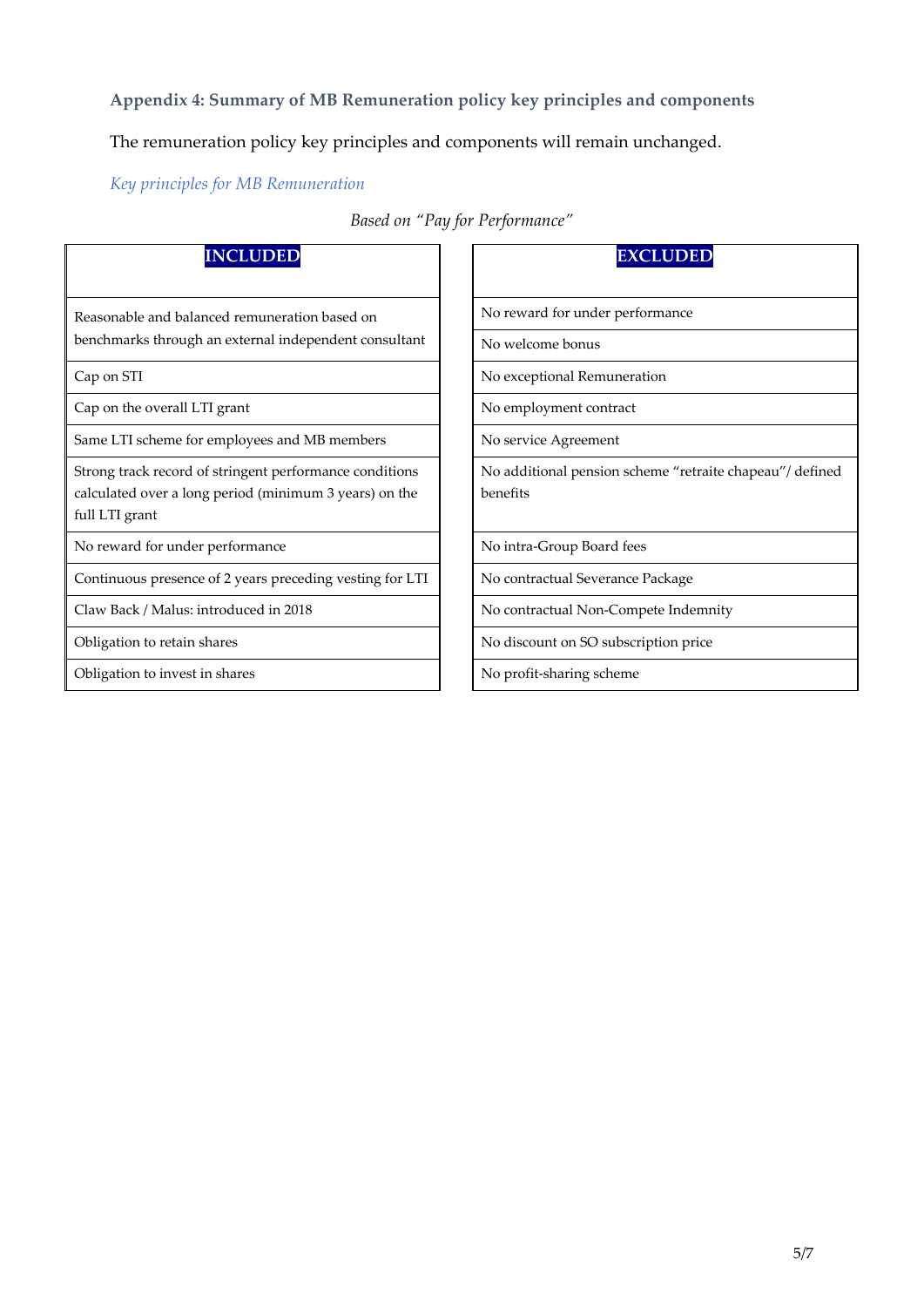| Main remuneration<br>components                                                                   | <b>Purpose and Link to</b><br><b>Strategy</b>                                                                                                                  | Operation                                                                                                                                                                     | <b>Maximum Opportunity</b>                                                                                                                                                                                                                                                                                                                                                                                           |
|---------------------------------------------------------------------------------------------------|----------------------------------------------------------------------------------------------------------------------------------------------------------------|-------------------------------------------------------------------------------------------------------------------------------------------------------------------------------|----------------------------------------------------------------------------------------------------------------------------------------------------------------------------------------------------------------------------------------------------------------------------------------------------------------------------------------------------------------------------------------------------------------------|
| Fixed Income (FI)                                                                                 | Attract high-calibre<br>experienced individuals<br>with a competitive<br>remuneration level that<br>reflects the scope, scale and<br>dynamics of the business. | Set at the start of each 4-year<br>mandate, pursuant to the<br>Afep-Medef Code.                                                                                               | CEO: €1,250,000<br>CFO: €800,000                                                                                                                                                                                                                                                                                                                                                                                     |
| Short-term<br>Incentive (STI)                                                                     | Drive short-term strategy<br>and recognise achievement<br>of annual financial and<br>operational objectives.                                                   | Quantitative component:<br>entirely linked to the<br>Group's financial<br>performance.<br>Qualitative component:<br>individual objectives pre-<br>defined by the SB annually. | CEO cap: 200% of FI<br>- 80% quantitative /<br>- 20% qualitative<br>CFO cap: 150% of FI<br>- 70% quantitative /<br>- 30% qualitative<br>KPIs: cf. discussion above<br>AREPS: stretch target top bracket of<br>Company's medium-term guidance                                                                                                                                                                         |
| Long-term<br>Incentive (LTI)<br>Performance Shares (PS)<br>&<br>Performance<br>Stock Options (SO) | Retain and align with the<br>medium/long-term value<br>creation objectives of the<br>Company and its<br>shareholders.                                          | Broad based retention tool<br>with 15%-20% of employee<br>beneficiaries annually. KPIs<br>directly linked to Group<br>performance.                                            | Cap: 180% of FI<br>Split: 50% internal / 50% external<br>Grant: approx. 70% PS / 30% SO<br>Long performance period:<br>minimum of 3 years<br>Presence condition: Continuous<br>presence of 2 years preceding vesting<br>KPIs & vesting: cf. discussion above<br>AREPS: 0% vesting below guidance<br>30% vesting at threshold of guidance<br>100% vesting at high end of guidance<br>Straight line vesting in between |
| Shareholding guidelines                                                                           | To align the MB and<br>shareholder interests.                                                                                                                  | Retain 30% of capital gains<br>(net of tax) of SO exercised<br>and PS vested.                                                                                                 | Shareholding obligation:<br>CEO 300% of FI, CFO 200% of FI                                                                                                                                                                                                                                                                                                                                                           |
| Supplementary<br>Contribution Scheme                                                              | To provide access to a<br>benefits scheme.                                                                                                                     | Annual contribution paid into $CEO: €90,000 + 10% (FI + STI)$<br>a blocked savings account.                                                                                   | CFO: €45,000 + 10% (FI + STI)                                                                                                                                                                                                                                                                                                                                                                                        |
| Other Benefits                                                                                    | To provide access to a<br>benefits scheme.                                                                                                                     | E.g. health and life insurance,<br>unemployment insurance,<br>company car and company<br>savings plan (no top-up<br>contribution).                                            | CEO: approx. €30,000<br>CFO: approx. €30,000                                                                                                                                                                                                                                                                                                                                                                         |

# *Summary of MB Main Remuneration Components for 2019 onwards*